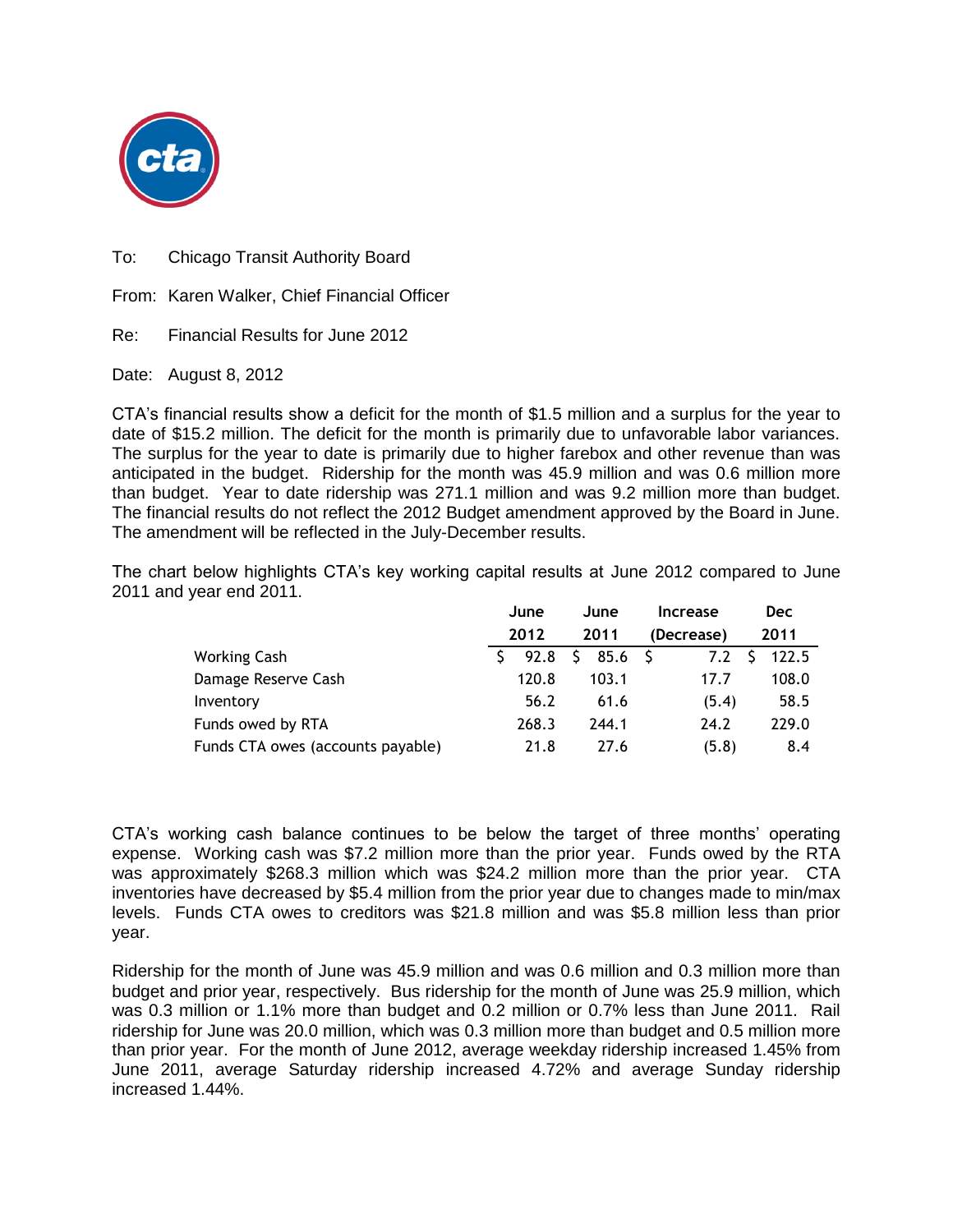Ridership for the year to date was 271.1 million and was 9.2 million more than budget and 11.6 million more than prior year. Bus ridership for the year to date was 157.3 million, which was 4.6 million or 3.0% more than budget and prior year. Rail ridership for the year to date was 113.8 million which was 4.7 million more than budget and 7.0 million more than 2011. For the full year of 2012, average weekday ridership increased 3.66% from 2011, average Saturday ridership increased 5.29% and average Sunday ridership increased 6.34%.

Free rides totaled 6.1 million for the month and 33.2 million for the year. This was 0.7 million less than June 2011 and 3.5 million less for the year to date. Free rides for seniors went into effect on March 17, 2008. In September 2011, the free ride program for seniors was modified to subject the participants to a means test. Under the new program, seniors who do not qualify to ride free pay a reduced fare. The majority of free rides occurred on the bus system. Bus accounts for 5.0 million of the total free rides for the month while rail was 1.1 million.

Public Funding Required for Operations for the month and the year was \$51.9 million and \$323.0 million, respectively. Public Funding Required for Operations was unfavorable to budget for the month by \$1.5 million and was favorable to budget by \$15.2 million for the year.

Recovery Ratio, which measures the percentage of operating expenses CTA funds from internally generated revenues, was 62.59% for the month and 60.04% for the year. This was favorable to budget by 0.26 percentage points for the month and by 2.93 percentage points for the year to date.

Operating Expenses for the month and year equaled \$107.1 million and \$639.1 million, respectively. For the month, operating expenses were \$3.5 million more than budget, due to labor and fuel expenses. For the year to date period, operating expenses were \$0.6 million unfavorable to budget primarily due to the other expense category.

Labor Expense was \$77.3 million for the month of June and was \$3.2 million more than budget. Labor expense for the year to date equaled \$460.4 million and was unfavorable to budget by \$0.3 million.

Material Expense was \$5.9 million for the month and was favorable to budget by \$0.1 million. Material expense for the year to date equaled \$36.0 million and was \$0.2 million over budget.

Fuel for Revenue Equipment was \$6.1 million for the month and was \$0.4 million more than budget for the month. Fuel expense was \$30.6 million for the year to date and was \$1.9 million less than budget. Year to date fuel expense was \$3.6 million more than the prior year due to price increases. The gross price paid per gallon for the month was \$3.29. The fuel swap increased the price by \$0.46 bringing the net cost per gallon to \$3.75 for the month of June.

Electric Power for Revenue Equipment was \$1.8 million for the month and \$12.0 million for the year. Power expense was \$0.1 million favorable to budget for the month and \$0.6 million favorable for the year to date.

Provision for Injuries and Damages Expense was \$2.6 million for the month and \$15.6 million for the year to date and was on par with budget.

Purchase of Security Services was \$3.0 million for the month and was \$0.1 million favorable to budget. Year to date security expense was \$17.5 million and was \$0.9 million less than budget.

Other Expenses equaled \$10.4 million for the month and were \$0.2 million more than budget due to timing differences. Year to date other expense was \$67.0 million and was \$3.5 million